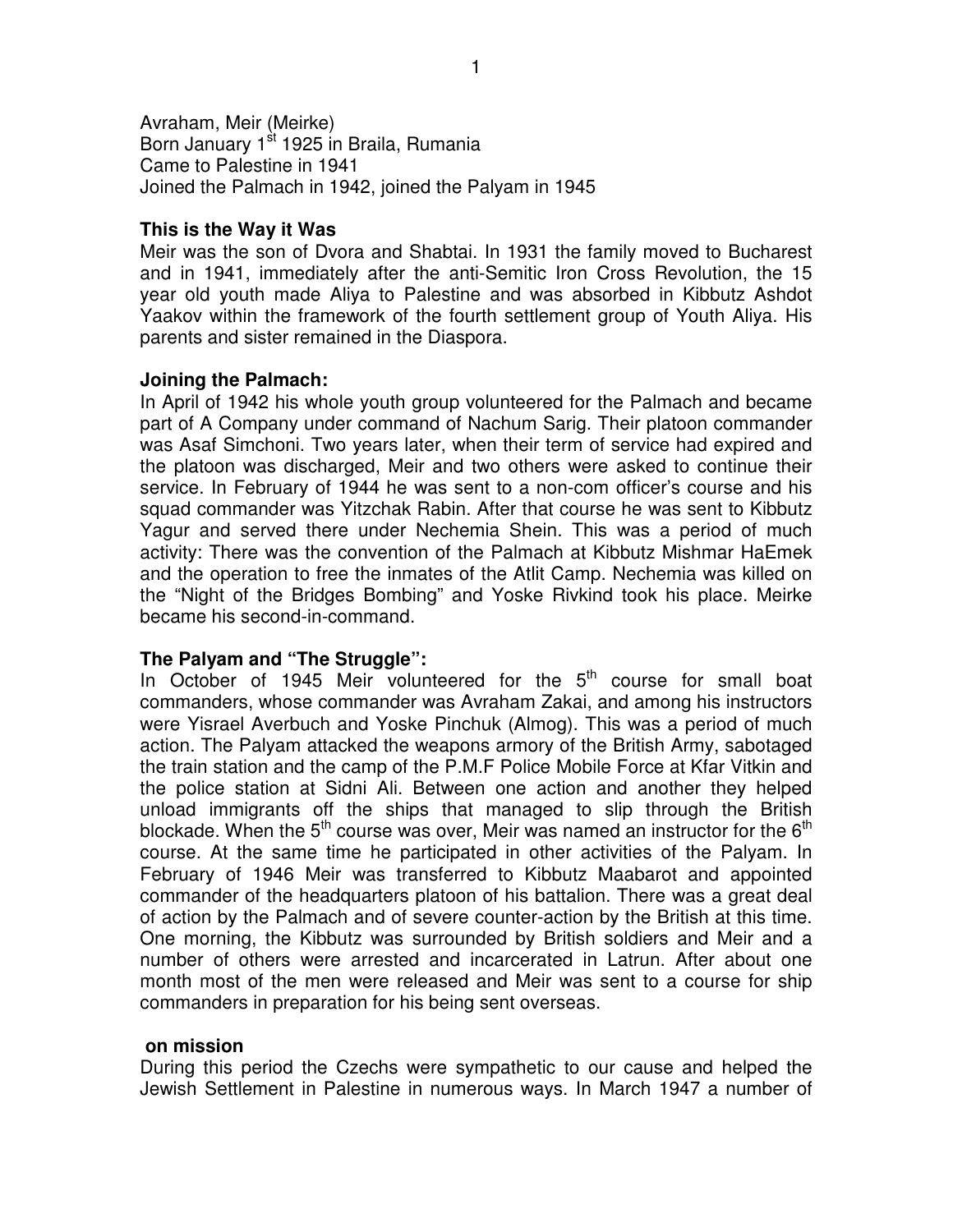Palmachnikim were flown to Prague via Amsterdam. Among these, in addition to Meir was Ossie Ravid and Motti Hod. The latter was sent to an aviation course whereas Meir remained there in order to assist the Israeli representative, Y. Carmi in his work.

At the same time Meir heard that his family had arrived in Germany and he requested some time off so that he could meet them and arrange their Aliya to Palestine. This was granted to him so he took off and crossed the border into Germany and met his family in a displaced persons camp near Stuttgart. Two days later his family had to split again and Meir returned to Czechoslovakia. As soon as he arrived, he was ordered to go to Hungary. They had intended crossing the border legally, near Kosice but their Israeli passports were not accepted and they were told to return to Slovakia. That same night these four men stole across the Hungarian border in the company of a Slovakian guide. They were welcomed upon their arrival by Yaakov Salomon, the representative of the Mosad for Aliya Bet in Hungary. Two days later they organized a course in self defense for the local Jewish youth there. The course was concluded successfully and Meir was on his way back to Rumania.

### **Preparations for Aliya from Rumania:**

The Rumanian border was also crossed at night in the vicinity of the city of Oradia. A Rumanian Captain was waiting for them there and he accompanied them for the rest of their journey. They set themselves up in Bucharest and acted according to orders that they received from Moshe Agami, the representative of the Jewish Agency there. The end of November was a critical period for the Jewish settlement in Palestine and the Rumanian Government was interested in eradicating the aura of anti-Semitism that clung to it during the era of rule of General Antonescu. It was therefore willing to allow 30 000 Jews to leave Rumania. Since this would also create a hugh problem for Great Britain the whole Communist bloc supported the move. It had the additional advantages of being a humanitarian gesture and there also fiscal benefit was to be derived.

Since there was still time before sailing, it was considered a good time to invest in training the young immigrants in self-defense. Meir and his friends divided the immigrants up into a number of camps in the forested hills and under cover of 'summer camps' ran these courses. These camps were a success and when they were over everyone returned to Bucharest. All the immigrants were to leave and sail on four ships. The first two that were readied were "Geulah" - with 1388 immigrants, and "The Jewish State" – with 2664 immigrants. The immigrants that were to leave were placed on the train and sent to the port.

The Palyamniks left for Constanza immediately after the immigrants. Their job was to prepare the next two ships to leave; these were the "Pan York" and the "Pan Crescent". While the small group of Israelis and some Machal men were working at preparing these two ships, the famous vote in the United Nations took place and when it was decided in the UN that a Jewish State would come into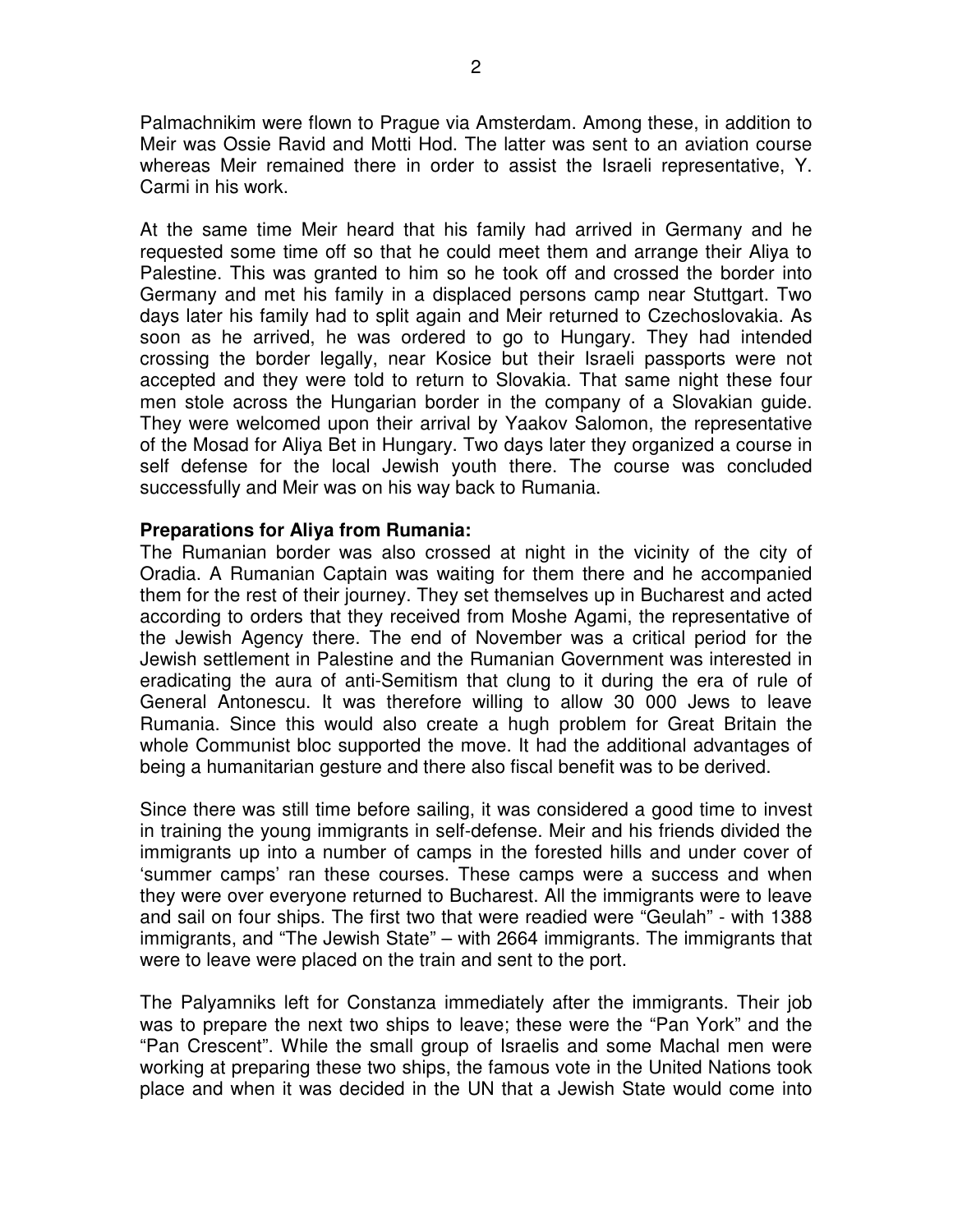existence, then the importance of mass immigration to Palestine became all the more important. Each Palyamnik working on the ships was given additional duties as well. Meir was appointed to be the contact with the Rumanian security forces. When the ships were readied the Palyamniks were sent throughout the country to gather the immigrants and bring them by train to the Bulgarian border. There were many difficulties and problems that arose and made their work more difficult. A heavy snow had fallen and this made transportation difficult. There were problems of gathering enough food supplies. Some of the immigrants themselves helped in the organization and control of the others and somehow, thanks to the creativity and inventiveness of the young Israelis, problems were solved and the trains moved to the port. People were gathered from the various corners of the country until finally there was one long train of 40 coaches and two engines that ended up at the port of Giurgiu in the mouth of the Danube.

### **Accompanying the Aliya:**

From Giurgiu, the immigrants were transferred by ferry to the Bulgarian port of Ruse. They were greeted at the port by Stefan, the representative of the Bulgarian Communist Party who brought them to the train station where they boarded a train and rode to the port of Burgas on the Black Sea. That very same night the ships: "Atzmaut" (independence) and "Kibbutz Galuyot" (ingathering of the Diaspora), left port and sailed for the Land of Israel with 15,236 illegal immigrants.

In addition to the captain and the crew, the men of the Palyam who accompanied the ship were Micha Peri and Meirke. On the 31<sup>st</sup> of December 1947 the two ships left the Sea of Marmara and entered the Mediterranean. They were met immediately by warships of the British fleet whose officers demanded that the immigrants be returned to wherever they came from in Europe. The account of these negotiations has been written elsewhere so we shall not dwell on that here. The two ships docked in Cyprus on the  $3<sup>rd</sup>$  of January 1948 and Meir ended up in one of the winter camps. While there, he and other Palyamniks were busy training the younger immigrants in preparation for the coming War of Independence. He also worked at digging the tunnel which gave those in the camp access to the beach.

# **The War of Independence:**

Two months later Meir returned to Palestine and joined his battalion, "HaPortzim" (they that break through) and on the  $28<sup>th</sup>$  of March he participated in the unsuccessful attack on outposts in the Shaar Hagai vicinity. Later he took part as company commander of fighting in and around Jerusalem, was a second in command to Dado and then commander of an armored unit of the battalion. Meir took part in opening up the "Burma Road" and in the battles for Mt Zion and the Old City. When the first "cease fire" went into effect he retired with his battalion to Tel Hashomer to reorganize.